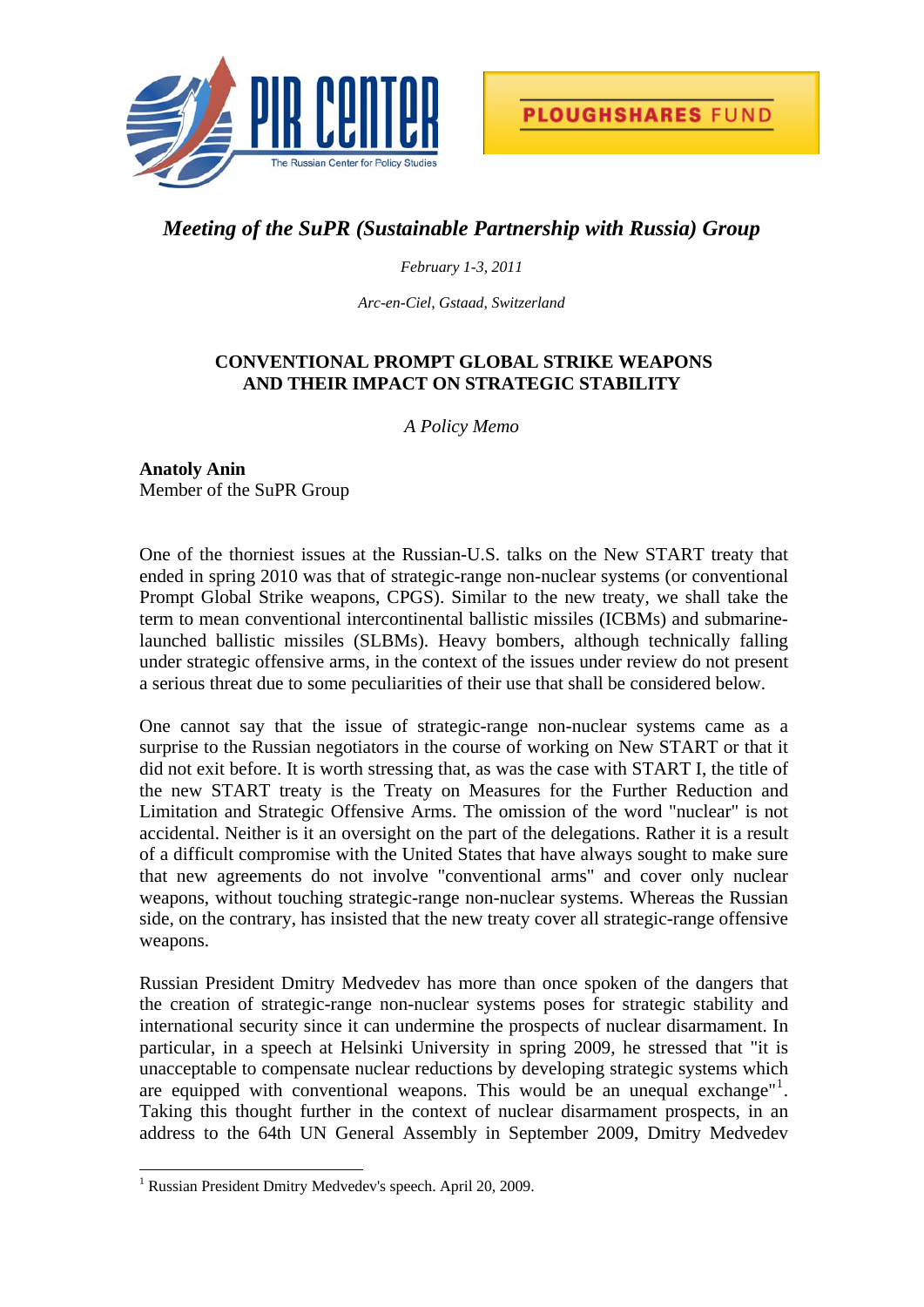clearly stated that "unless we address problems such as missile defense and the creation of non-nuclear strategic forces, we cannot make any real progress on disarmament"<sup>[2](#page-1-0)</sup>.

One look at Russian Foreign Minister Sergey Lavrov's speeches and articles on strategic arms reduction issues over the past year is enough to see that practically all of them voice concern as regards the uncontrolled development of strategic-range nonnuclear systems on the part of the United States. For instance, in an article "New START Treaty in the Global Security Matrix" published in the Russian media and posted on the Russian Foreign Ministry's website, Lavrov describes non-nuclear strategic weapons as a hugely serious problem fraught with destabilizing risks. "Chief among them is the so-called nuclear ambiguity; that is, the impossibility of identifying the type of warheads carried by ballistic missiles (nuclear or non-nuclear) after they have been launched. The risk of a nuclear conflict sharply increases in this case".

The Russian minister went on to cite the problem of a significant decrease in the *threshold* for the use of conventional strategic missiles and the danger of a missile arms race. It is obvious that in this case other countries that have missile capabilities would consider themselves free to build *non-nuclear* ICBMs. Combined with the development of global missile defense systems, in certain circumstances strategicrange non-nuclear systems may turn into a powerful military potential that creates the illusion of the possibility of delivering the first disarming strike, destroys the strategic balance of forces and does irreparable damage to nuclear disarmament. The Russian side has more than once put this across to their U.S. counterparts within the framework of the Russia-NATO Council dialogue.

However, so far this problem has defied resolution. The previous START treaty did not ban conventional ICBMs or SLBMs. Despite all the difficulties of the negotiation process, the New START treaty envisages a temporary compromise, thus making this issue less acute.

On the one hand, there is no direct ban on developing conventional ICBMs and SLBMs, that is to say that the parties, if they deem it necessary, can fit these missiles with conventional warheads. On the other hand, these warheads (if deployed on strategic-range systems) fall under the overall strategic offensive arms limits and, therefore, under all the limitations, control and other procedures under the Treaty. All that makes it possible to ensure reliable controls over these strategic weapons, without giving the United States an opportunity to uncontrollably and without any restrictions under the new Treaty take any action as regards these systems. Yet another important factor is that this provision does not allow the Americans the freedom of choice in ensuring *breakout potential*.

It would appear that the Russian and the Western expert communities are only just beginning to analyze what START-2010 has achieved as regards non-nuclear strategic weapons. A fuller understanding of these issues will take time and, naturally, an assessment of how effective the Treaty itself is. An interesting study of the results of talks with the United States on strategic-range non-nuclear systems was presented by Eugene Miasnikov in his paper "Strategic Conventional Arms: Deadlocks and

l

<span id="page-1-0"></span><sup>&</sup>lt;sup>2</sup> Russian President Dmitry Medvedev's speech. September 24, 2009.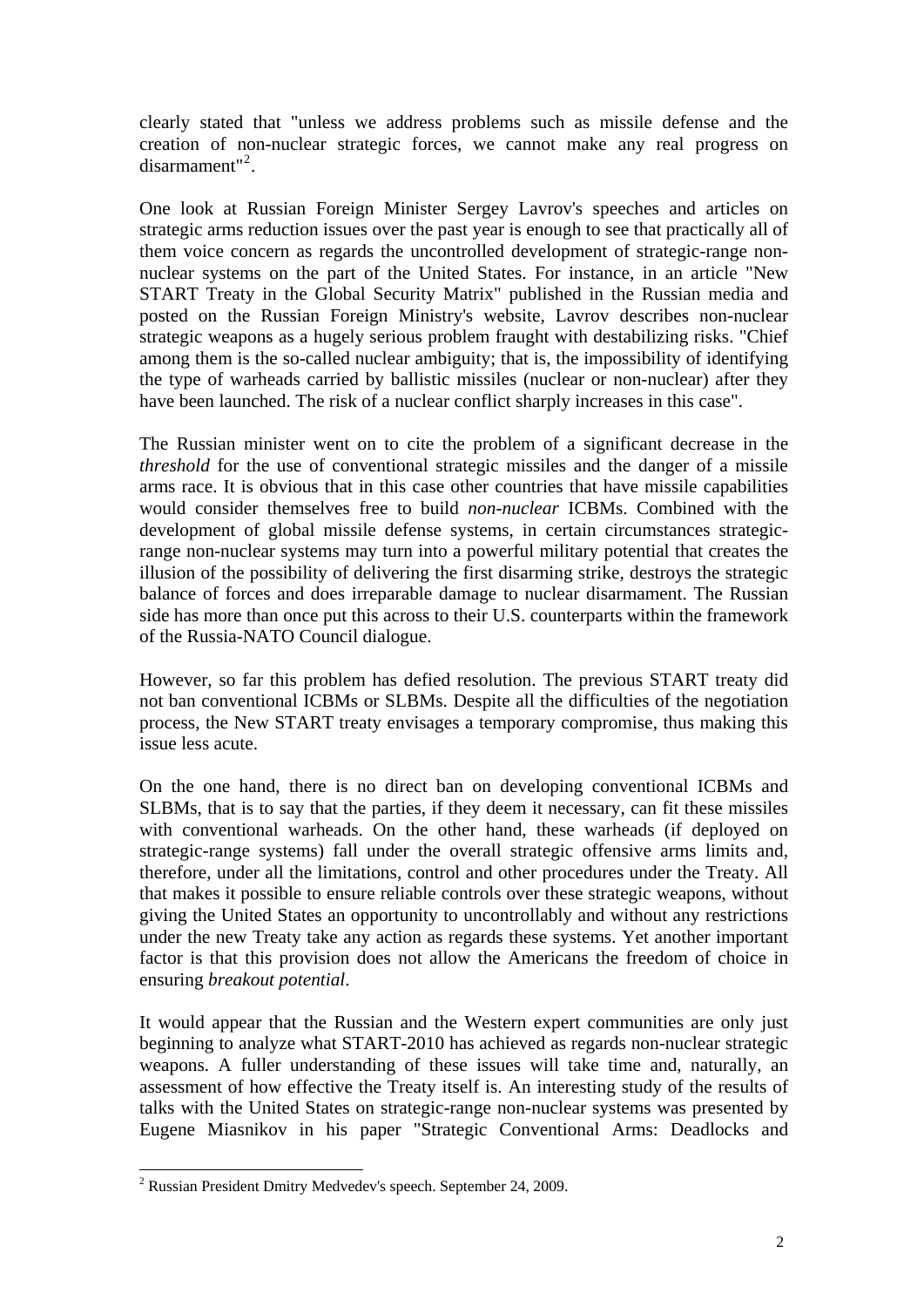Solutions"<sup>[3](#page-2-0)</sup>. It would therefore be sufficient to offer just general observations on how the issue of strategic non-nuclear weapons is addressed in that treaty.

New START classifies issues related to strategic-range non-nuclear systems into two groups. The first covers issues related to strategic systems already equipped for conventional armaments. These include heavy bombers equipped for conventional arms and *Ohio*-class strategic nuclear-powered submarines equipped to carry longrange sea-launched cruise missiles. The Treaty envisages the necessary procedures for Russian inspectors to verify that cruise missile launchers have not been restored to the capacity to launch ballistic missiles.

The second group covers issues related to the possible further re-equipment of strategic offensive weapons for conventional armaments. All these systems will fall under the Treaty's *legal remit*, with the relevant control mechanisms in place. Furthermore, if conventional ICBMs and SLBMs are deployed, they will fall under the relevant limitations envisaged in the Treaty, i.e. 700 units for deployed ICBMs, deployed SLBMs, and deployed heavy bombers. Non-deployed launchers for conventional ICBMs and SLBMs are included in the aggregate limit of 800 units for deployed and non-deployed launchers for ICBMs, deployed and non-deployed launchers for SLBMs, and heavy bombers. However, the Treaty's *limit* of 1,550 warheads implies both nuclear and non-nuclear warheads.

Finally, the Treaty envisages that if the United States or Russia develop a new type of strategic offensive arms, the issue of extending the limitations set in the Treaty to cover it too will be considered within the Bilateral Consultative Commission (BCC) that has been set up to implement this agreement.

An analysis of U.S. officials' statements and publications, including those that accompanied the ratification of New START in Congress, shows that U.S. approaches to strategic-range non-nuclear systems are fundamentally different from Russian assessments. In particular, the article-by-article analysis of the new Treaty<sup>[4](#page-2-1)</sup>, which has largely been drawn up by U.S. negotiators, says that New START does not set any restrictions on testing, developing or deploying non-nuclear strategic weapons. Moreover, the Americans note that not all new kinds of arms that have a strategic range will be considered to be "new kinds of strategic offensive arms" subject to the limitations set in the new Treaty.

The Russian side is closely monitoring U.S. plans for future strategic-range conventional missile systems. Reports that are coming in clearly indicate that the United States are developing a new significant segment of the strategic arsenal capable of resolving a wide range of tasks, some of which previously belonged exclusively to strategic nuclear weapons. This work is being carried out within the framework of the so-called Prompt Global Strike (PGS) concept.

<sup>&</sup>lt;sup>3</sup> In: *Security Index* N1, Spring 2010. Pp. 123-130.

<span id="page-2-1"></span><span id="page-2-0"></span><sup>&</sup>lt;sup>4</sup> Message from the President of the United States transmitting Treaty between the United States of America and the Russian Federation on Measures for the Further Reduction and Limitation of Strategic Offensive Arms, signed in Prague on April 8, 2010, with Protocol, US Government Printing Office, Washington, 2010.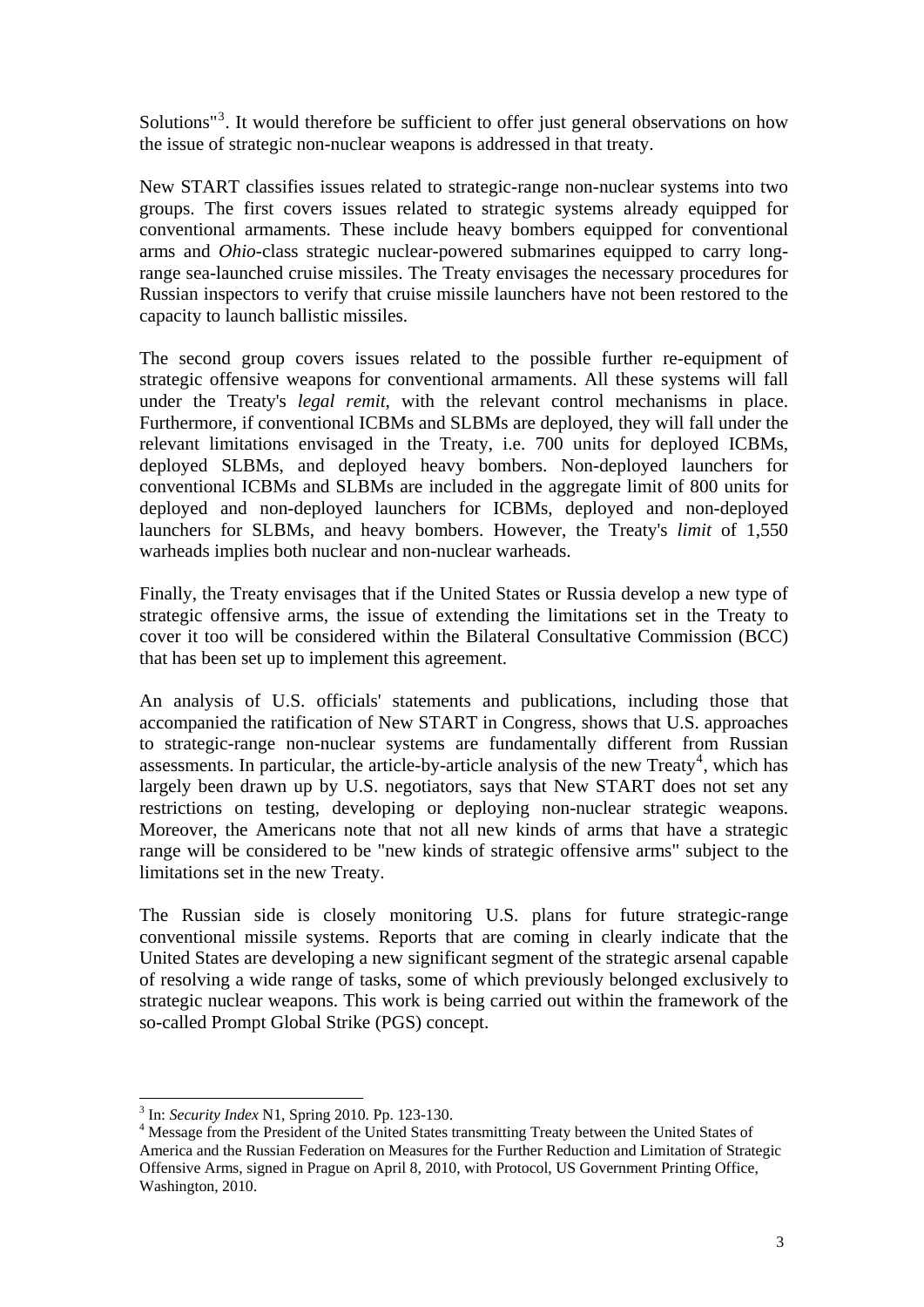This concept was first launched in the United States in the late 1980s – early 1990s. Its aim is to provide the United States of America with full spectrum dominance, including through developing effective strategic **non-nuclear arms** and at the same time preserving an arsenal of means of nuclear deterrence. If the PGS concept is successfully implemented, the United States will be capable of delivering conventional weapon strikes against targets in any part of the world within an hour of taking the decision to strike. In effect, this may mean a transformation of the U.S. military potential with future conflicts in view.

This thinking also takes into account the changed nature of possible threats to the United States, with the list of perceived sources of these threats expanded to include not just Russia and China but also so-called *rogue states*, terrorist and extremist groups, the use of nuclear weapons against whom is considered counterproductive.

In 1999-2000 U.S. Defense Department documents began to use the term "conventional prompt global strike", noting the need to develop technologies for delivering these strikes with the use of precision-guided and deep-penetration conventional warheads.

Work on PGS was given a powerful new boost after the September 11, 2001 terrorist attacks. U.S. experts believe that new threats to the United States and their allies cannot be ignored. Equally, they cannot be countered just with the use of the existing high-precision conventional weapons. It is impossible to predict the time and place from which a serious threat to U.S. national security may come. It is equally impossible to hope to have conventional forces in place in all parts of the world where they may be needed to prevent an attack.

According to American experts, it cannot be ruled out that future conflicts may start far away from the existing U.S. military bases and locations where the main sea-based forces are deployed. Furthermore, future conflicts may develop very fast, not allowing U.S. armed forces the time to arrive at the required positions. Everybody remembers how following 9/11, it took the Americans several weeks to obtain permissions to base their forces in countries neighboring on Afghanistan and to deploy their naval forces to the region.

In addition, new tasks may emerge in theaters of operations which cannot be resolved by the existing means, for instance the task of destroying command and control systems that are hardened and deeply buried, warehouses storing weapons of mass destruction, ballistic missiles, air and missile defense systems being deployed by the enemy, etc.

American designers believe that problems like these cannot be resolved by the existing conventional weapons systems. For instance, air- (ALCM) and sea-launched cruise missiles (SLCM) have a limited range and a relatively low speed. Hypersonic cruise missiles being developed have a range of under 1,100km. Heavy bombers' limitations when it comes to operational tasks like these are also well-known: they take several hours to prepare for take-off, are vulnerable to air defense systems, and require the additional deployment of tanker aircraft in forward-deployment areas.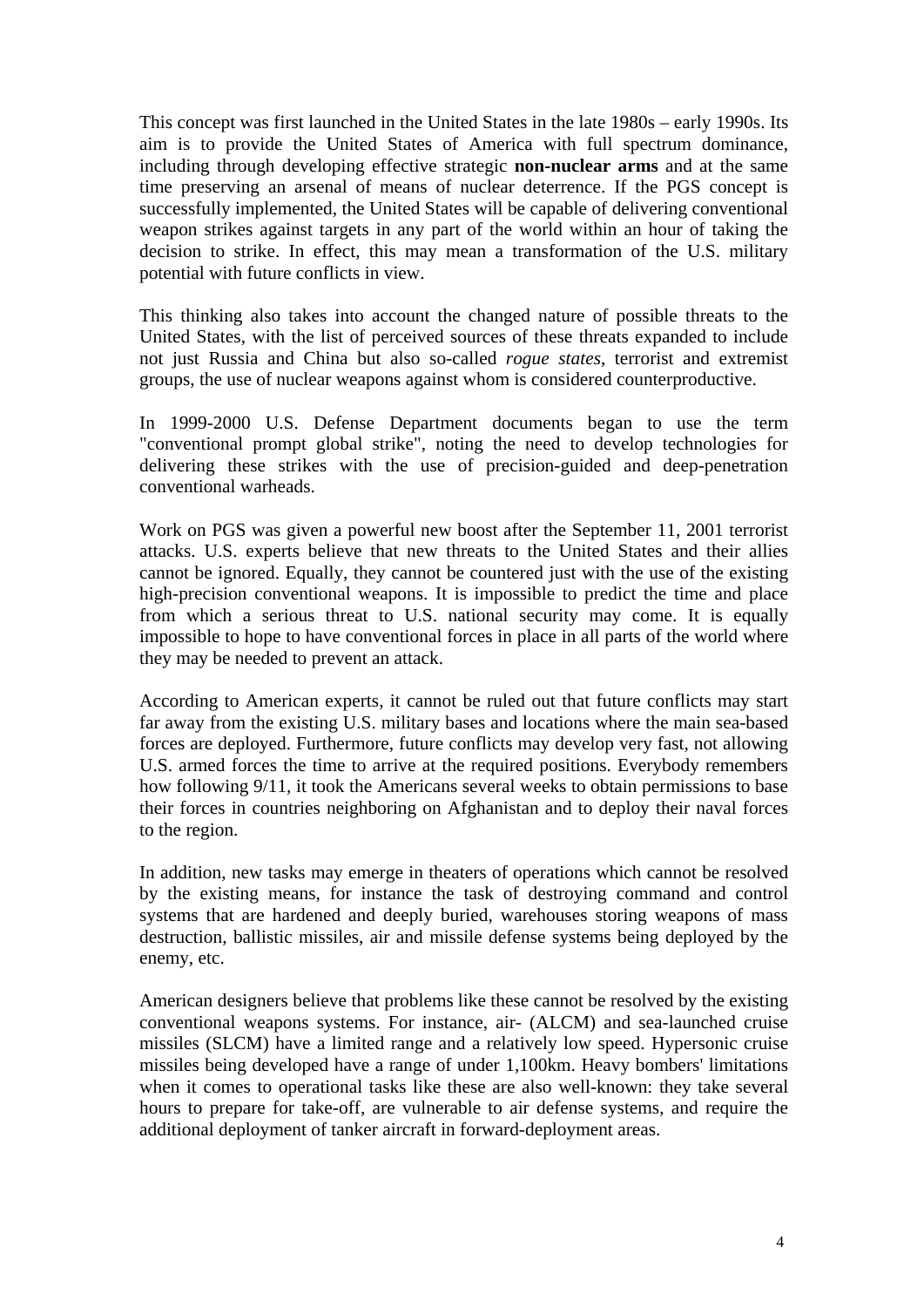At the moment PGS projects are focused on developing and demonstrating technologies that could *support* weapons systems deployed on U.S. territory. The ongoing efforts in this area are concentrated on studying three concepts: hypersonic technology vehicle-2 (HTV-2), conventional strike missile (CSM), and advanced hypersonic weapon  $(AHW)^5$  $(AHW)^5$ .

That is why the Americans believe that their armed forces should be capable of defending against attacks that may come from deep within inaccessible territories or against attacks to prevent which there may be just a very narrow window of opportunity. The U.S. military believe that non-nuclear ICBMs, deployed in relatively small numbers, are a potential means of preventing most serious threats posed by an enemy state or a nonstate actor that operates from a great distance, with high precision and allowing little warning time and no prospects for hiding. During the U.S. Senate hearings on ratifying the New START treaty, other purposes of using PGS were named too, including the elimination of fleeting mobile targets: terrorist leaders and WMD transfers<sup>[6](#page-4-1)</sup>.

The proponents of these plans believe that having such a powerful weapon at one's disposal will become the best way of deterring aggressive opponents at the regional level since its use is more practical. It is the *proportionality* of high-precision strikes with the use of long-range conventional systems that makes their potential use against a possible aggressor more acceptable and thus strengthens the deterrence effect that these weapons have for state and nonstate actors. If deterrence fails to work, highprecision strikes with the use of long-range non-nuclear systems may become the only way of preventing an attack with the use of weapons of mass destruction or further attacks following the said act of aggression. In effect, their strong characteristics in terms of the range, speed, destructive potential, precision and effectiveness, as well as promptness of response and freedom of maneuver enable the United States to resolve practically the same tasks with the use of conventional strategic arms as with the use of nuclear weapons.

The U.S. military believe that strategic-range non-nuclear systems will make it possible to very quickly move to planning and delivering a strike against targets that are located thousands of kilometers away, once the U.S. president has taken the relevant decision on the strength of the available intelligence information. They insist that in order to deliver a prompt strike, data gathering, decision-making and execution should happen in a matter of minutes. It is obvious that with the existing operations and decision-making technologies, such promptness cannot be achieved.

As a further argument in favor of non-nuclear strategic arms, U.S. experts often cite its relatively low cost compared to the *incalculable losses* from the use of WMD.

In January 2003 the concept of the Prompt Global Strike was approved by the President of the United States. In 2002-2006 the Pentagon was busy developing systems as part of this concept (setting its operational, technical, financial, and production parameters, conducting target exercises). In 2007, after experts had

<sup>&</sup>lt;sup>5</sup><br><sup>5</sup> Bureau of Verification, Compliance and Implementation. Fact Sheet. April 8, 2010.

<span id="page-4-1"></span><span id="page-4-0"></span><sup>&</sup>lt;sup>6</sup> Hearing of the Senate Foreign Relations Committee. June 24, 2010. Witness Amb. Eric Edelman,

distinguished fellow, Center for Strategic and Budgetary Assessment, Morton Halperin, Senior advisor to the Open Society Institute.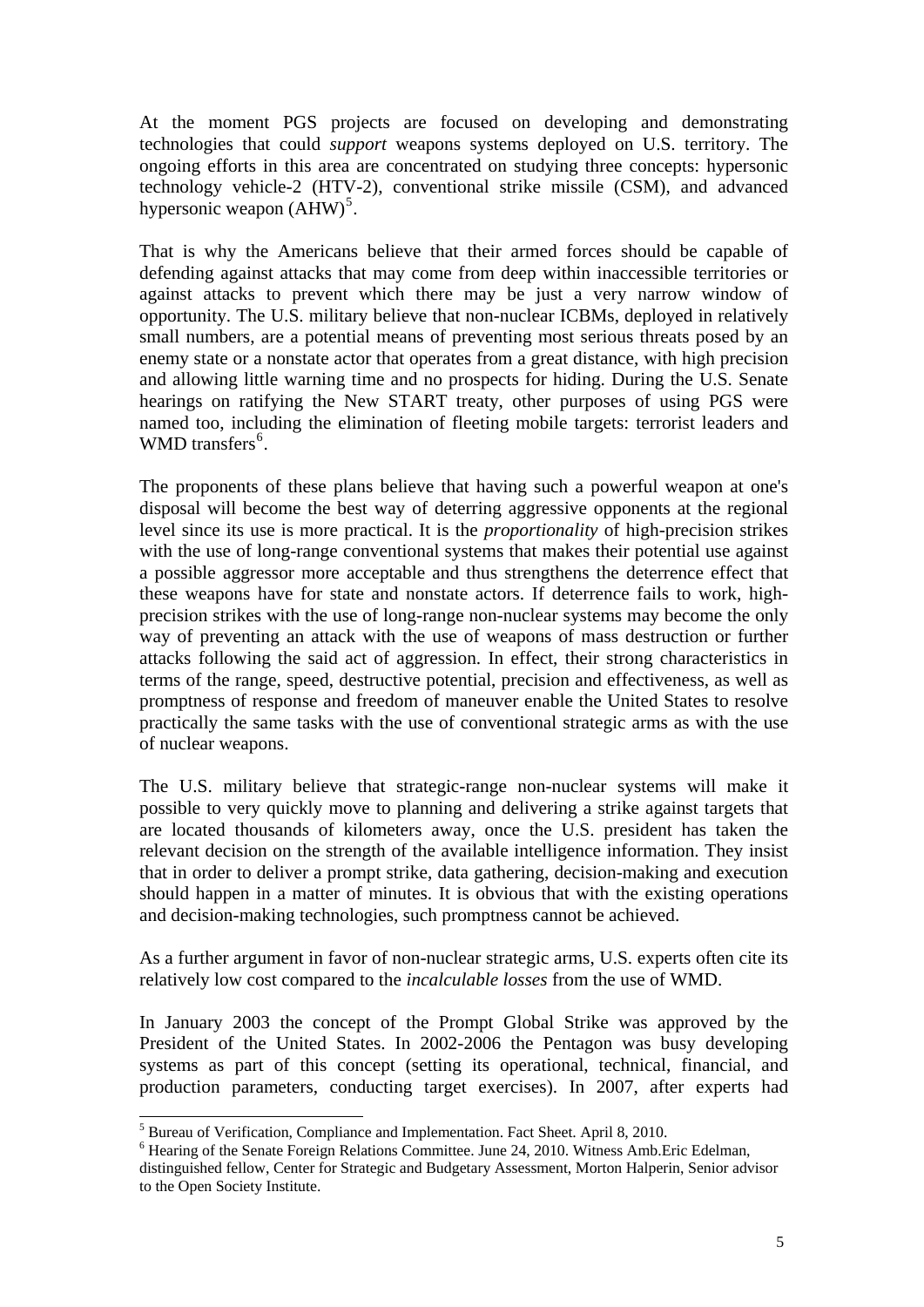concluded that the PGS project was technically feasible, the PGS concept was approved by the U.S. Congress, too. The U.S. Defense Department's budget envisages the development of a program to provide the U.S. armed forces with a high-speed, powerful and high-precision conventional weapon system. Thus between 2003 and 2011, the Pentagon has allocated 308 million dollars for developing HTV-2; between 2008 and 2013, 477 million for CSM; and between 2006 and 2011, 180 million for  $AHW<sup>7</sup>$  $AHW<sup>7</sup>$  $AHW<sup>7</sup>$ .

The PGS concept envisages the development of intelligence and control systems, communications and computer networks that would make it possible to command the strike and maintain operational communications from the top to the tactical levels.

Weapons like these, not being subject to any limitations envisaged in international agreements, could be used to perform strategic offensive tasks.

The trend towards an increase in the budget funding for the program gives one reason to believe that by 2014-2015 the U.S. military may receive new types of weapons capable of performing PGS tasks.

Now it would seem appropriate to take a critical look at the PGS concept and to voice a number of arguments questioning its expediency and safety for strategic stability. As a justification for deploying "an insignificant amount" of these weapons (speaking in the Senate on June 24, 2010, Erik Edelman cited some *recent research*, according to which there is currently a need for at least 50 such systems), the United States continues to speak of the need to resolve a number of tasks in *the war against terrorism*. At the same time, in terms of the possible individual cases for the potential use of these missiles, the United States primarily talks of possible strikes against terrorist strongholds and gatherings and locations where their leaders meet.

However, it would appear that the use of these weapons in this context would be highly ineffective. First, gatherings and meetings like these hardly ever take place in deserted areas, so the use of these weapons, given their high destructive potential, would lead to a considerable number of casualties among innocent civilians.

Second, targets like these are quite mobile and ICBMs' long flying times as well as the time required to prepare and sanction launches like these are unlikely to ensure the guaranteed elimination of individual mobile targets in surgical strikes.

Looking at the experience of using unmanned aerial vehicles (UAVs) to fight the Taliban in Afghanistan, one can conclude that even despite their incomparably smaller size, ease of operation and limited fire power, the so-called *collateral damage* from the use of UAVs, including civilian deaths, is rather considerable. Imagine what the *consequences* of the use of strategic missile systems to deliver *deadly surgical strikes* might be! What would be the price of a possible intelligence error? It appears that so far these issues have either not been considered in the United States or have not made it to the list of the military planners' top priorities. Indeed, the main thinking there is about increasing the United States' strategic might, with any humanitarian aspects of a possible prompt global strike retreating into the background.

l

<span id="page-5-0"></span> $<sup>7</sup>$  Bureau of Arms Control. Verification and Compliance Fact Sheet. December 13, 2010.</sup>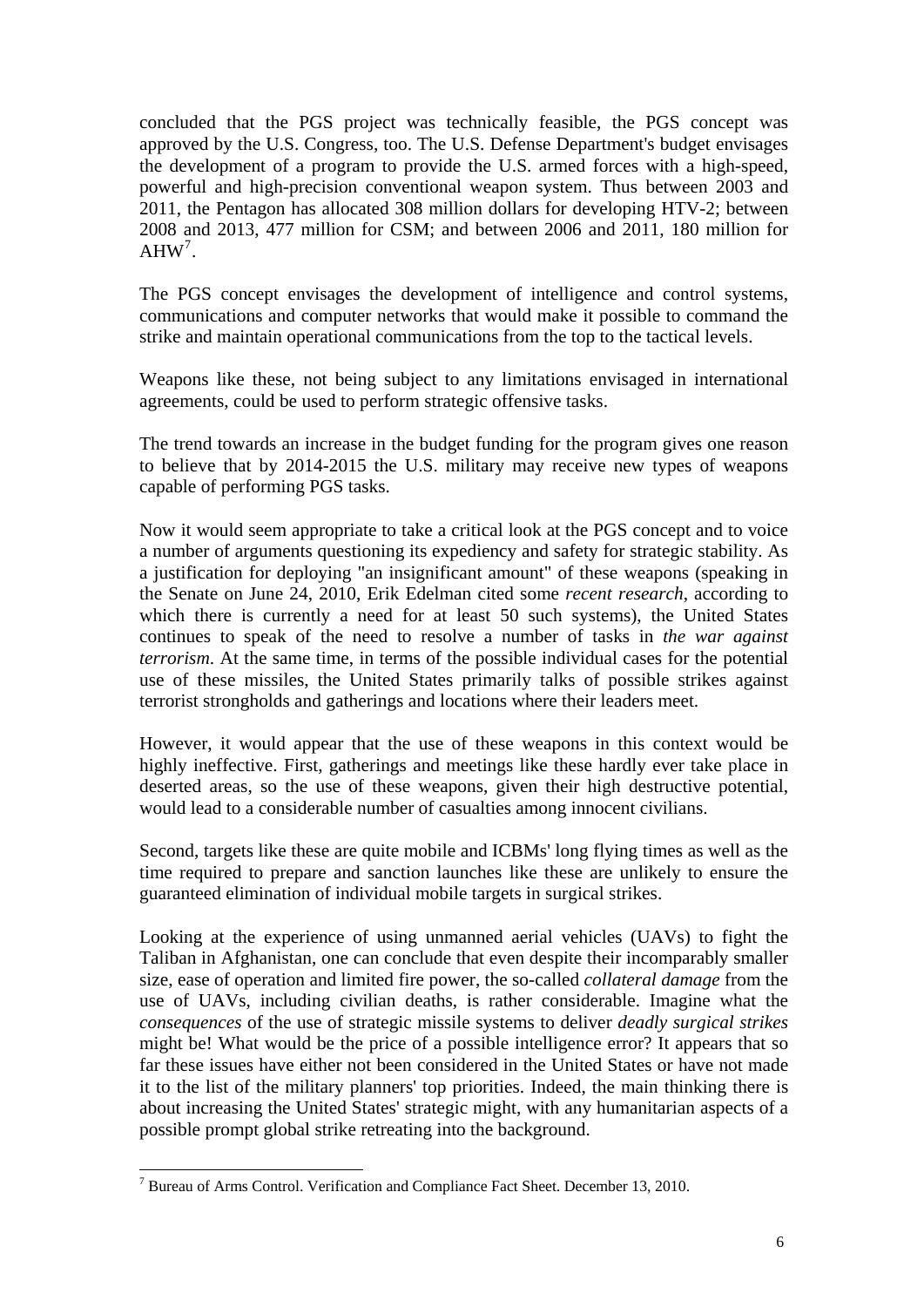Third, the United States already have their armed forces (aviation and fleet) close to or directly in parts of the globe that are *of vital interest*, which enables them, in the event of a crisis, to deliver a powerful strike against the enemy with the use of a highprecision weapon system. Therefore, one can maintain with a high degree of certainty that the probability of a situation whereby the United States would have to use nonnuclear strategic arms is very low, especially when measured against the possible cost to strategic stability.

Besides, the economic efficiency of developing and creating such an expensive weapon system just for the sake of *eliminating terrorist leaders* appears highly doubtful.

Thus, the grounds Washington cites to justify the production and deployment of these weapons systems appear unconvincing. Hence the legitimate question: **what are the real reasons behind the U.S. plans for the creation of strategic-range non-nuclear systems?** Could it, by any chance, be a desire to consolidate one's leading military positions in the world, having strengthened one's armed forces with modern highprecision weapons systems, which are not even under development elsewhere in the world?

It is obvious that if the PGS concept, with the decisive role belonging to conventional strategic weapons, is successfully implemented, the U.S. armed forces will be strengthened by a powerful monolith of modern offensive arms enabling them to resolve global tasks in the sea, on the ground, and in space. Thanks to their strong characteristics, these missile systems will be able to perform functions which currently fall under the remit of strategic nuclear arms. At the same time the decision to use nonnuclear strategic arms may be taken at a considerably lower threshold than that applied to means of nuclear deterrence.

It is particularly worth noting that if conventional strategic arms are accepted, the key factor of the so-called nuclear uncertainty and unpredictability will still remain. Any launch of a conventional ICBM or SLBM in the direction of Russia or China (all the PGS targets listed by the United States are located in the immediate proximity to the borders of these two countries) may be interpreted as a missile attack, thus dramatically increasing the risk of a retaliatory strike. It would appear that U.S. military experts understand full well that once an ICBM or a SLBM has been launched it is impossible to establish whether it carries a nuclear or conventional payload.

The U.S. military are working on some options aimed at *alleviating* Russia's concerns regarding these issues. Washington is considering the possibility of improving the existing and devising additional transparency and confidence-building procedures. In other words, options are being considered whereby the PGS concept would not be perceived by Russia as directed against it. In addition, such potentially useful mechanisms as advance notifications and transparency applied within the framework of the relevant Nuclear Risk Reduction Centers (NRRC) and the joint Data Exchange Center (DEC), if and when it is set up, would allegedly allow our country to unequivocally identify the nature of a ballistic missile strike being launched. As a result, U.S. experts believe, Russia will be able to make prompt decisions on how to react to a U.S. long-range conventional strike against a third country.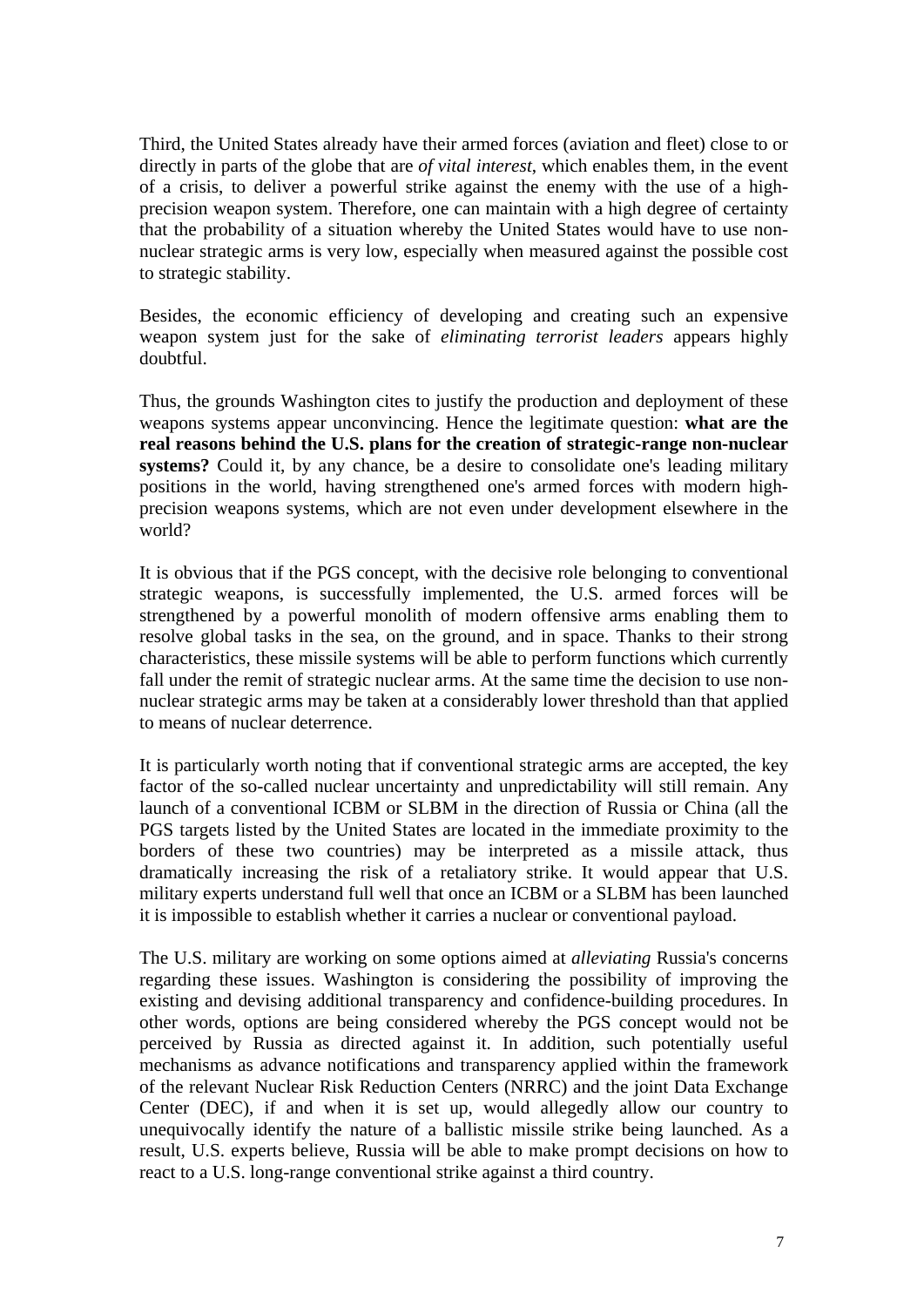When analyzing this option, it is necessary to note that the United States intends to use strategic-range non-nuclear systems exclusively for the interests of its national security, bypassing international law and without a UN Security Council sanction. All this may indicate Washington's attempts to move still further away from the supremacy of law, the leading role of the legitimate international institutions, primarily the United Nations and its Security Council, the primacy of diplomacy in resolving international conflicts, the legality of the use of force for the purposes of self-defense or for the purposes of ensuring peace and security (under Articles 51 and 42 of the UN Charter). At the same time Washington uses an increasingly broad interpretation of the notion of a *direct threat* by including in it the actions of *hostile* states and terrorists.

One can confidently assume that Russia will not put up with this thinking and will not be satisfied with *some information* that the United States will consider necessary to impart to it in connection with a proposed strike with the use of conventional strategic arms. The Russian side has never supported actions like these and is unlikely to support them in future.

I would like to make a few remarks on the substance of the transparency measures as such in this context. Back during the early stages of the talks on the New START Treaty, the American side proposed establishing a formula under which future missile systems tested for the purpose of delivering a non-nuclear payload would not have been covered by the new agreement. For quite obvious reasons, however, this proposal was not accepted. It must be noted that a multitude of questions would have arisen during the stage of potential testing – in particular, how would test launches of *nuclear* and *non-nuclear* ICBMs be distinguished from one another? After all, even during preparations for flight tests of space launch vehicles (SLVs) that included ICBM or SLBM stages, the Russian and American sides, under the provisions of START-1, informed each other in good time and in detail of the technical specifications of these missile systems and their purpose. With new missile systems intended for PGS, the problem is far more complex and multidimensional.

At the present time, all test launches of ICBMs and SLBMs carried out by both Russia and the U.S. are not armed with nuclear warheads. A real warhead is replaced with a dummy, which has the same weight and dimensions, and imitates the delivery of a nuclear warhead to its target. If successful, the tests confirm that any BMs are capable of delivering both nuclear and non-nuclear warheads, provided that their mass, dimensions and aerodynamic properties are similar or identical.

Of course, when carrying out tests of BMs fitted with multiple warheads, there are certain differences related to their dispensing and the construction of the necessary combat configuration, but none of this alters the substance of the test, which is to check whether the BMs can deliver warheads. So the U.S. assertion that there may allegedly be some kind of special BMs created and tested exclusively for the delivery of non-nuclear warheads gives rise to justified doubts.

One could, of course, try to debate the possibility of removing part of the problem of *nuclear uncertainty and unpredictability* by calculating the missile's aiming point along its flight trajectory once it has been launched, as well as the possibility of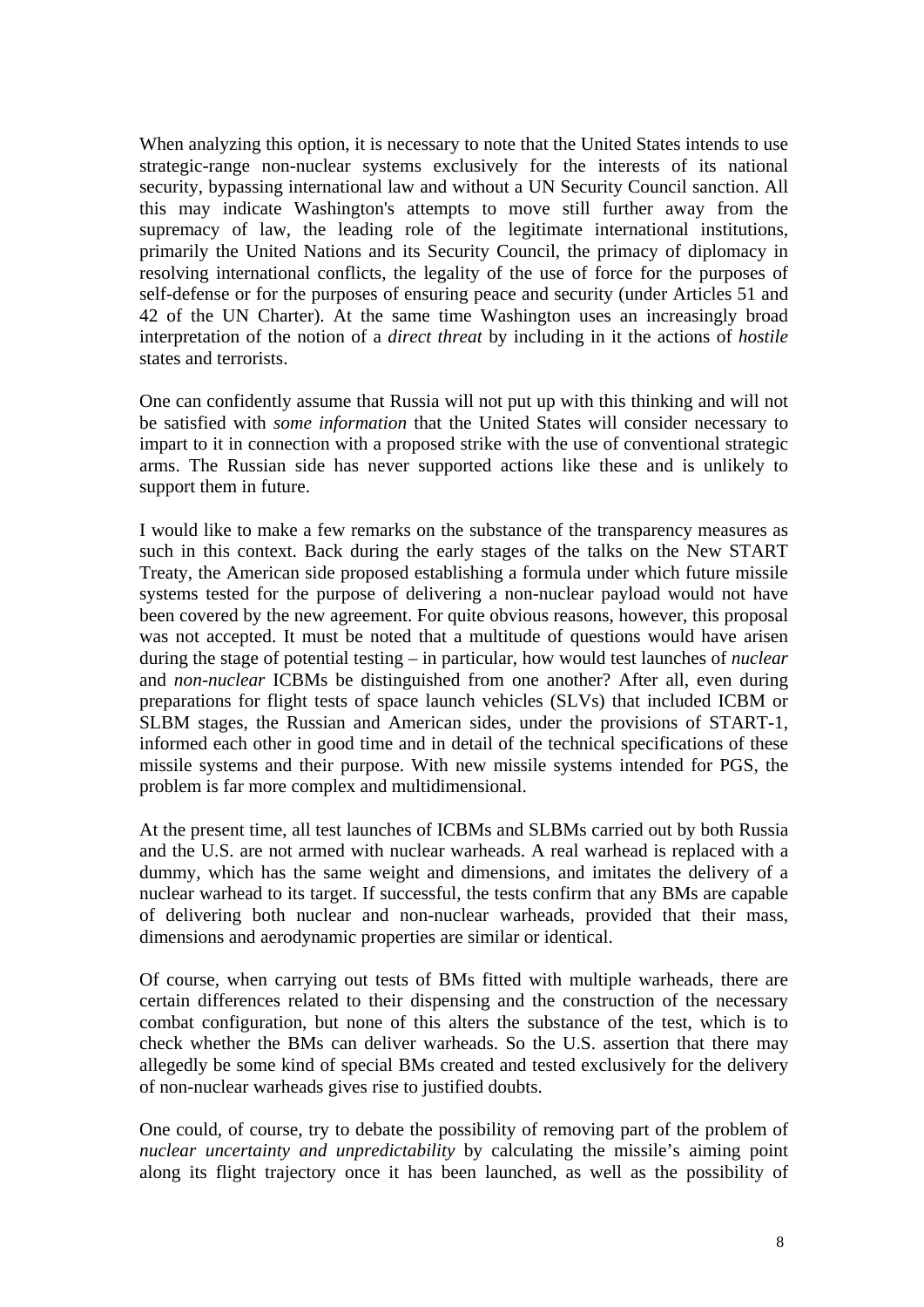changing the trajectories of ballistic missiles equipped with conventional warheads, so that they differ from the flight trajectories of nuclear ICBMs if they were to be directed at targets situated on Russian territory. It would seem, however, that this method is not viable. So the possible argument that American global strikes using nonnuclear strategic offensive weapons could be launched in such a way as to avoid flying over Russian territory simply does not work.

How will the Russian side react if it discovers that this type of ballistic missile launch has taken place? The answer is clear – in deciding how to react, the Russian military will proceed from the assumption that the missile is carrying a nuclear warhead.

Moreover, when there is clearly insufficient time for a multilateral assessment of the operational environment, the main response measures will be implemented automatically. A legitimate question arises – does the U.S. fully understand the disastrous nature of the risks involved in these types of unidentifiable launches? It is no coincidence that even in the U.S. Congress, where many agree on the need for the president to have at his disposal the means to launch a powerful strike using nonnuclear missile systems against remove targets around the planet, there are concerns that the aims and objectives of non-nuclear ICBM and SBLM launches might be misunderstood. This is why congressmen are currently choosing to focus on financing continued research and development work in the area of PGS.

In the context of this problem, serious questions remain regarding the consequences of equipping only some of the launch facilities on American SSBNs with non-nuclear SLBMs (and these specific arrangements are being considered in the US). In such a scenario, there remains the problem of preventing accidental and unauthorized launches of SLBMs equipped with nuclear warheads, during combat patrols by SSBNs carrying missiles with various payloads. Launch authorization procedures that have already been repeated on numerous occasions are necessary. Is this possible in technical terms? The question remains open.

Another problem that has not been fully addressed is the issue of notifying other states of launches of ballistic missiles across their territory and of the areas in which missile stages will fall, something that in itself brings an unnecessary potential for conflict and tension in international relations.

It would seem that, in future, the U.S. will seek to bring about a strategic dialogue on non-nuclear strategic offensive weapons, and not only with Russia, but, at the very least, with China as well. One can imagine that, as with other pressing problems, such as the problem of global missile defense, Washington will stress transparency, including briefings, familiarization of Russian and Chinese military specialists with American plans, visits to relevant facilities, participation in exercises involving antimissile system launches etc. It cannot be ruled out that the Americans may even opt to familiarize our military specialists with their plans regarding the application and combat capabilities of non-nuclear strategic offensive weapons. One would like to hope that in our *collaboration* on missile defense, the Americans will proceed on the basis that such contacts will make it possible to strengthen trust between the U.S. and Russia and will at least partially allay Russian concerns, something that will in turn influence the dialogue between the administration in the White House and Congress in respect of the financing of PGS programs.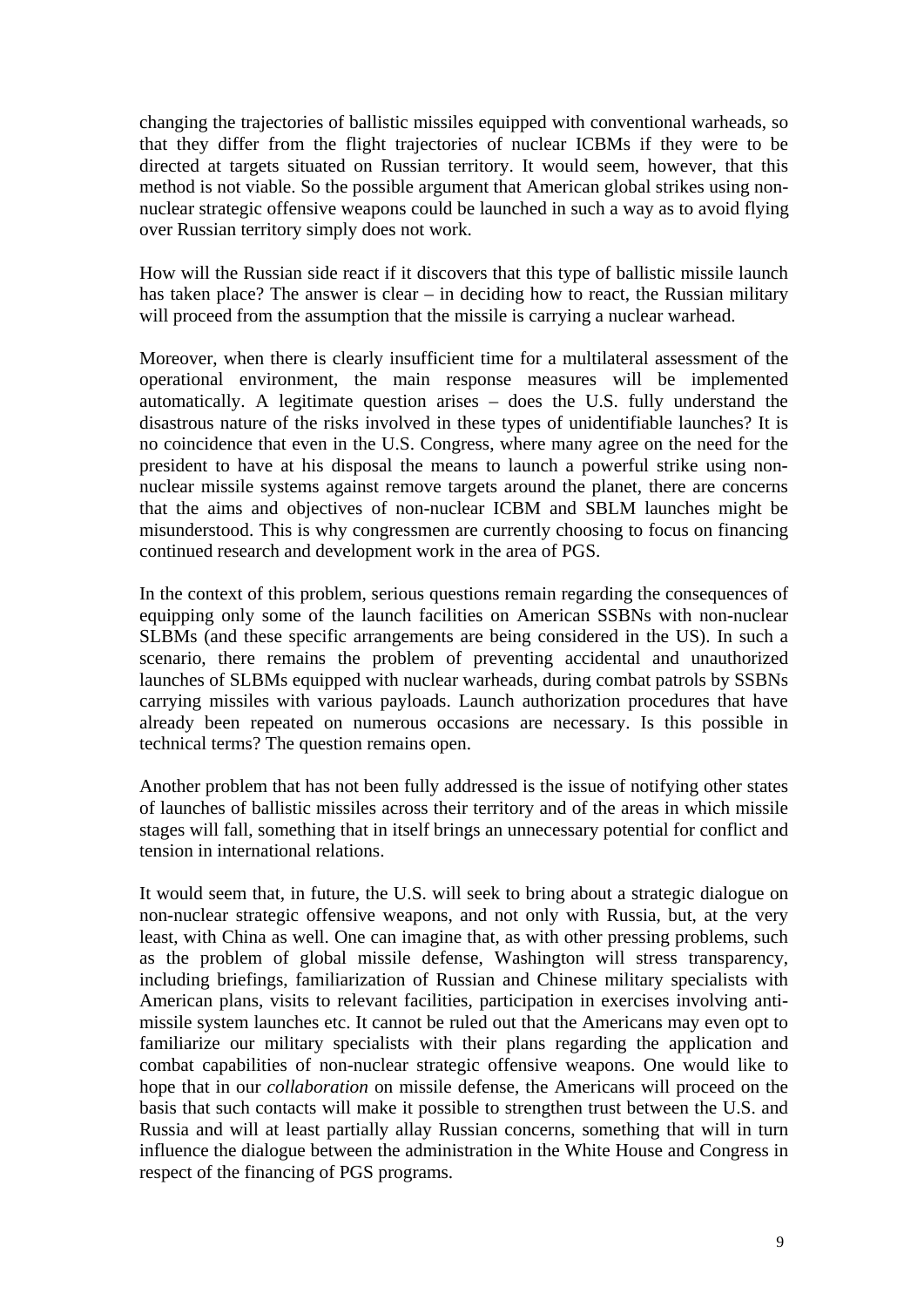As one of the potential steps that could be taken to allay Russian concerns over nonnuclear strategic offensive weapons, the Americans may consider the possibility of basing their non-nuclear ICBMs in areas far away from the nuclear bases used for those missiles, such as at Vandenberg Air Force Base, or at the base at Cape Canaveral, or possibly in other places. Naturally, non-nuclear ICBMs must carry markings that distinguish them from their nuclear *brethren* and must be subject to inspections or demonstrations. However, such verification procedures do not provide a complete guarantee that in certain circumstances non-nuclear ICBMs will not be converted back for use with nuclear warheads. Moreover, it would seem that no transparency measures will be sufficient in conditions where time is extremely short and complete information is unavailable, should a conflict break out where the U.S. takes a political decision to launch a non-nuclear strike using non-nuclear strategic offensive weapons.

It has to be noted that many of the means by which the Russian side's concerns in respect of non-nuclear ICBMs can be allayed do not apply to SLBMs. For example, the plan is for non-nuclear SLBMs to be deployed on SSBNs carrying nuclear missiles, and so the opportunity will be lost to base them separately, an opportunity that exists with ICBMs.

All the circumstances listed above make using such missile systems much more dangerous. At the same time, the development of the non-nuclear strategic offensive weapons concept is giving rise to ever more concerns, since this amounts to the creation of a qualitatively new and powerful military potential, capable of addressing strategic objectives. That is especially true because all the elements of the American nuclear triad are being assigned *dual purpose* status and capability (as we know, it has long been possible to use strategic aviation to carry both nuclear and conventional weapons).

What is really behind these plans, which seem to be an integral part of the concept of deploying a global missile defense system? Such a system could clearly compromise the capability of Russia's strategic nuclear forces to launch a retaliatory strike. And what is really behind the attractive ideas of a mutual reduction in the operational combat readiness of the strategic nuclear arsenals, which are being promoted against the backdrop of their future reduction?

It is clear that the tangible progress made in the development of *conventional* weapons systems is being accompanied by the emergence in the U.S. of doctrinal precepts designed to effect a gradual transfer of the deterrent function from nuclear weapons to high-precision conventional weapons. If one takes an even broader look at the strategic stability situation, then the picture that emerges is one that does not bode well for Russia's security.

The implementation of plans for global missile defense, the unresolved problems surrounding the CFE Treaty, the manifest imbalance between NATO and Russia in terms of conventional weapons, the lack of clarity surrounding U.S. intentions in respect of the deployment of weapons in space, the clear U.S. superiority in the development of military information technology and the prospects for the implementation of PGS using non-nuclear strategic offensive weapons in parallel with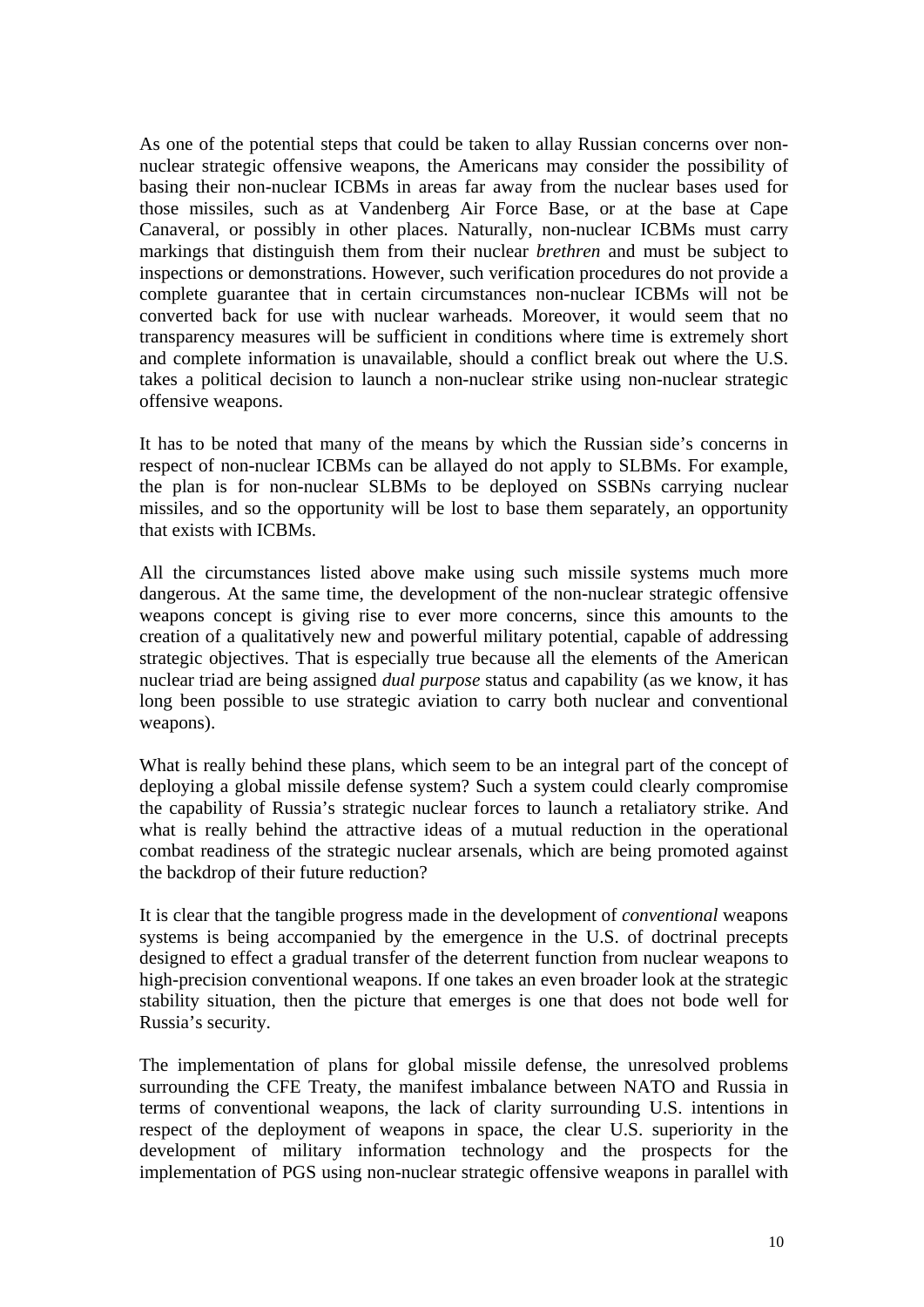future reductions in Russian and U.S. stocks of nuclear weapons – all these developments may lead to a strengthening of America's dominant position in the military-technical field and send out the wrong signal about the use of this supremacy for the purpose of achieving unilateral political aims. This scenario does not, of course, meet Russia's national interests.

Taking all these factors into account, Russian experts, from the strictly military point of view, are obliged to view the possible arrival of non-nuclear missile systems in the U.S. strategic arsenal not only as a qualitative improvement in American deterrent forces, but also, first and foremost, as a bid to possess a *battlefield weapon* at a high level of combat readiness, a counterforce potential for launching a disarming nonnuclear strike against Russia's strategic nuclear forces. It is clear that this type of scenario is fraught with far-reaching destabilizing consequences for international security. Naturally, the Russian military will not be able to ignore these aspects in the course of their military-strategic planning. What gives particular cause for concern are the attempts by the U.S. to place future delivery systems for this class of new strategic weapons outside any restrictions or controls.

This trend was particularly clear when the New START Treaty was being drawn up and ratified in the Senate. In particular, the U.S. said on more than one occasion that it does not view future conventionally-armed systems (and at the same time they studiously avoided referring to the nature of such systems) that to a certain extent lie outside the definitions of the new agreement as a new type of strategic offensive weapons. At Senate hearings on June 16, 2010, Deputy Under Secretary of Defense James Miller revealed this thinking. In particular, he acknowledged that the Pentagon is studying the potential of long-range non-nuclear systems that do not fly along a ballistic trajectory. By way of example he cited the *planned flight system including accelerator* (boost glide system), which does not fit in with the definitions set out in the START Treaty and cannot be included in its scope.

During the negotiations, the Russian delegation always proceeded from the notion that any strategic offensive weapons, including new types of those weapons (for example, strategic range systems equipped with both nuclear and non-nuclear warheads), will fall within the scope of the new treaty. Moreover, the procedure for extending the provisions of the agreement to cover new types of these weapons is clearly formulated in the text.

So under Paragraph 2 of Article V of the Treaty, "when a Party believes that a new kind of strategic offensive arm is emerging, that Party shall have the right to raise the question of such a strategic offensive arms for consideration in the Bilateral Consultative Commission"; in accordance with Section I of Part Six of the Protocol to the Treaty, "to promote the implementation of the provisions of the Treaty, the Parties within the framework of the BCC shall: ... (d) resolve questions related to the applicability of provisions of the Treaty to a new kind of strategic offensive arm".

It must be noted that the Treaty does not lay down a definition of a new kind of strategic offensive weapon and it does not address the issue of whether or not a new type of strategic offensive weapon meets the definitions set out in the Treaty (Part One of the Protocol). And that is understandable. At this stage it does not seem possible to draw up a definition of "a new kind of strategic offensive weapon", since this type of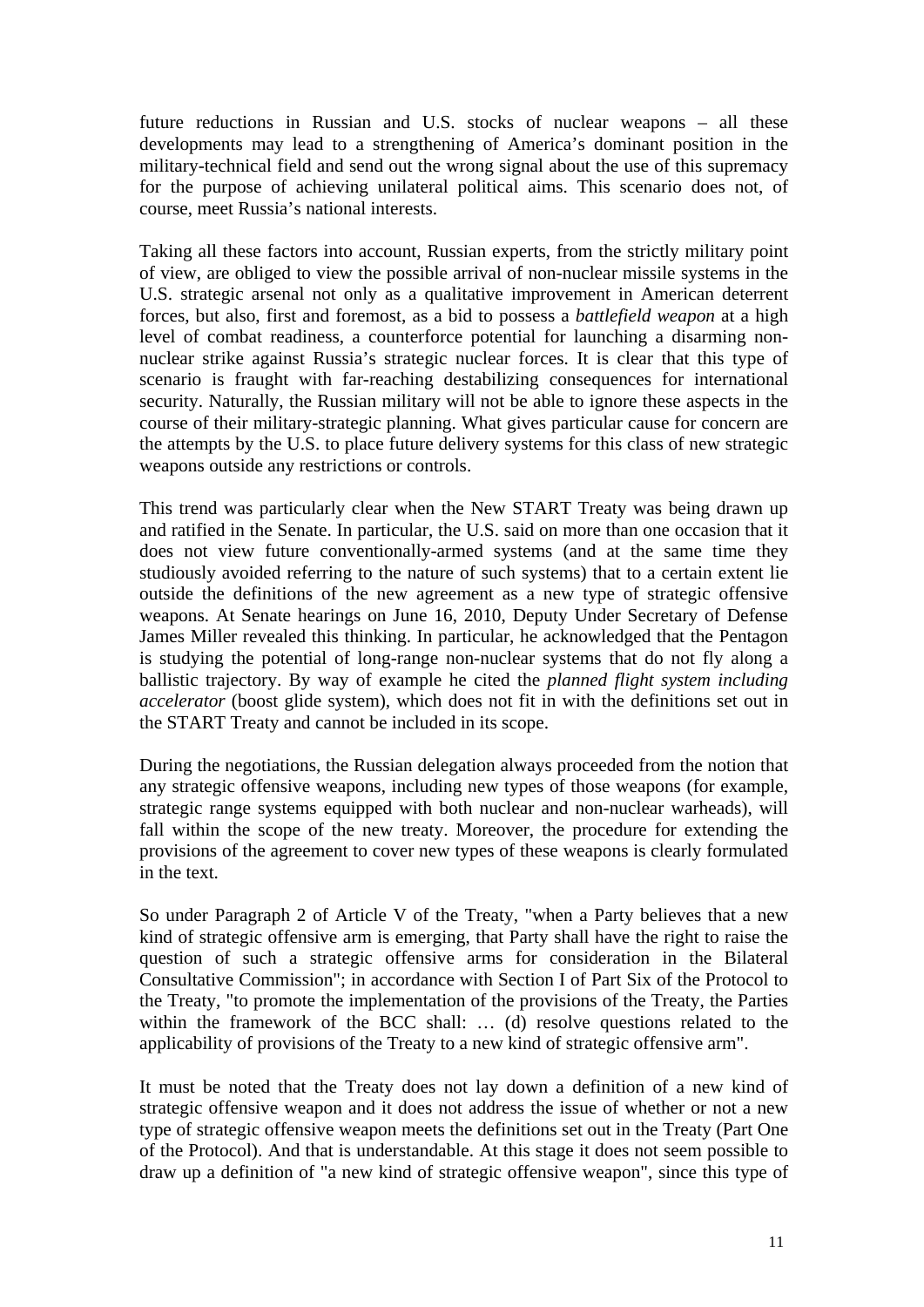weapons does not exist. It is, however, absolutely clear that any strategic weapon has a whole range of criteria which allocate it to the category of strategic offensive weapons. The Russian side therefore believes that the issue of applying the provisions of the Treaty to a new type of strategic offensive weapon may only be resolved within the framework of the BCC and only before such a type of weapon is deployed. Otherwise a *loophole* will appear to allow the Treaty to be bypassed, a loophole that the sides would be able to use for the uncontrolled expansion of their strategic potential. It is unlikely that this sort of logic fits within the concept of the New START Treaty, which is based on strict parity.

It must be stressed that the references the U.S. makes to a new quality of bilateral relations which Washington says rules out the possibility of a military conflict between our countries cannot allay our concerns either. The Russian leadership has noted on more than one occasion that in military matters it is actual potentials that are taken into account, first and foremost, rather than the intentions of the sides, which may change over time, including in connection with existing military capability. It is well known that as the effectiveness of weapons increases and the extent of undesirable side effects is reduced, the *threshold* for any decision to use those weapons also diminishes.

Moreover, U.S. plans to remove new non-nuclear strategic systems from the scope of the new Treaty ought to be viewed as one of the means of providing *breakout potential*. It is worth noting that without expending significant amounts of time or money, any *conventional* delivery system may be reequipped to carry out nuclear tasks.

In this way, by extending *dual purpose* status and capability to all its strategic delivery systems (it has long been known that *reverse conversion* can be applied to TB), the U.S. is providing itself with a guarantee, should the need arise, of additional opportunities for *breakout* expansion, within a short timeframe, of its quantity of nuclear warheads for its strategic offensive weapons systems, both for the systems that have nuclear warheads and for those that have been developed for non-nuclear purposes.

U.S. plans to create non-nuclear strategic offensive weapons could become a major impetus for missile proliferation. Will other countries with missile potential not be tempted to make significant advances in the development and improvement of strategic range missile systems?

Ultimately this means a possible start of a new and dangerous stage in the arms race, based on the latest technologies. And there are no internationally recognized restrictions on such weapons. It is not difficult to imagine how these plans drawn up by the U.S. may affect the missile programs of countries with the capability to use space for military purposes, including those states which Washington considers to be *problematic*.

Considering all that has been said above, it seems that the fears of many authoritative experts, that the development and expansion of high-precision conventional missile systems (particularly in tandem with improvements in missile defense systems) are capable of not only *freezing* the process of reducing stocks of nuclear weapons, but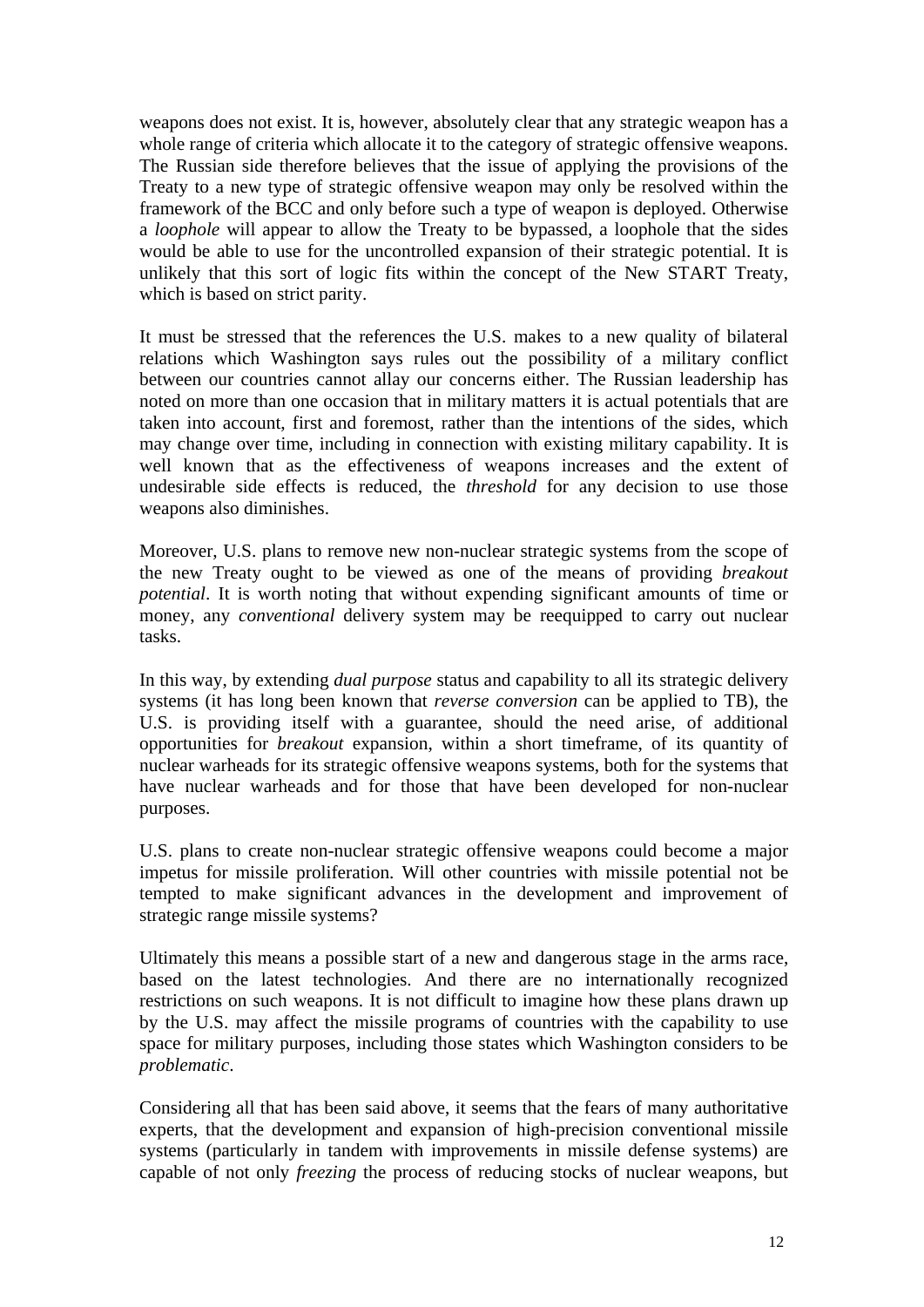also reversing it, are justified. It is unlikely that this scenario meets the interests of the international community.

It can be stated that the unilateral actions of the U.S., which violate the fundamental principal of equal and indivisible security, may set off a strategic arms race along parallel tracks – nuclear and non-nuclear, particularly given that research and development work in these two areas could mutually complement and sustain each other. It is worth noting that the scientific-technical backup currently forming in the U.S. for the creation of high-precision *conventional* intercontinental missile delivery systems may also be used for the development of high-precision nuclear combat warheads for ICBMs and SLBMs.

In summing up, it can be said that non-nuclear strategic missile systems are capable of having a highly negative impact on international security and of genuinely undermining strategic stability. Not only may their application not help to bring about a rapid end to conflict, something that American developers have spoken so much about, but quite the reverse, it may aggravate the international situation and increase the likelihood of WMD being used as a result of Russia and China taking the wrong view of the aims behind the introduction of non-nuclear strategic offensive weapons.

Without doubt, the creation and entry into service of such systems could put a major brake on the process of genuine missile disarmament and have a negative impact on the viability of the whole non-proliferation regime.

One would like to hope that the use by the U.S. in connection with these systems of terms such as "non-nuclear long-range systems", for that is what American officials are seeking to call non-nuclear strategic offensive weapons, should not divert the discussion away from their role in the strategic balance.

The problem of non-nuclear strategic offensive weapons not only has a conceptual dimension, but also has a direct influence on the practical effectiveness and viability of both the New START Treaty and the whole of the existing and future basis of international law in the area of disarmament and nonproliferation.

One can assert with a certain degree of care that the START Treaty 2010 represents the first step in resolving the problem of non-nuclear strategic offensive weapons. It is clear that further work lies ahead in this area.

In this paper I would like to touch upon another problem and attempt to respond to the criticism that has been leveled at the new Treaty, to the effect that the unresolved issue of non-nuclear strategic offensive weapons, in other words the lack of a ban on their creation, allows American high-precision weapons to pose a threat to Russia's strategic forces. This thesis is based on the supremacy of the U.S. and the countries of NATO in terms of conventional weapons, particularly strategic long-range systems. First of all, neutralizing our nuclear potential with the help of non-nuclear strategic offensive weapons is impossible, because this could only happen if serial production of such weapons were to begin. This is not being witnessed at present, and at this point there is only research and development work in this area.

We should stress that the American side is so far only studying the issue of new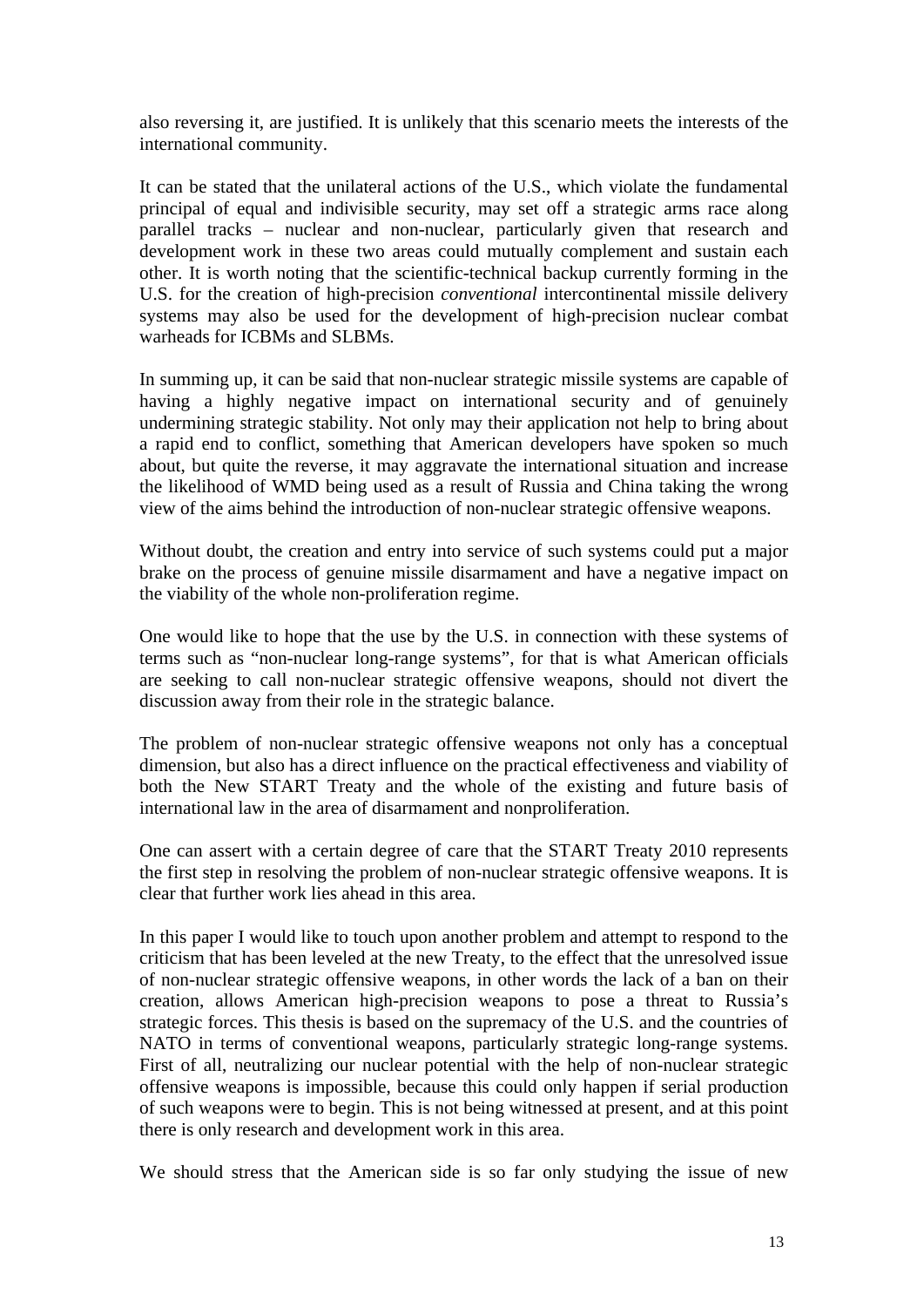systems to combat what the U.S. believes to be the *most important* threats, including the possible deployment of ballistic missiles equipped with non-nuclear warheads. If and when a positive decision is taken, then time will be required for the serial production of such systems, which will lead to a major modernization of the American military-industrial complex, but the main point is that huge funds will be needed, and it will be Congress which will have to assign these.

Second, it is fairly difficult to create a grouping of non-nuclear strategic offensive weapons on a scale that would threaten Russia's national interests but could not be uncovered by our national technical monitoring systems.

Third, Russian military doctrine clearly states that nuclear weapons may be used if our country is attacked with conventional weapons.

Finally, given the current level of Russian-American relations, which the presidents of the two countries are trying to develop and improve as much as possible, there are no political reasons for such deadly scenarios.

It is important to stress, however, that all these factors do not lessen the urgency of the problem of non-nuclear strategic offensive weapons as such. The danger remains of strategic stability being breached if PGS is implemented using non-nuclear strategic offensive weapons. That is why, having said that in the current stage the New START Treaty strengthens our security and temporarily allays our concerns over non-nuclear strategic offensive weapons, the search must go on for negotiated solutions to this problem, without providing the arms race with a new basis.

There is additional cause for concern arising out of the U.S. Senate's ratification resolution, which was approved by a majority (71 for and 26 against) on 22 December 2010. This document touches upon many problems, but what interests U.S. is purely the issue of non-nuclear strategic offensive weapons. In particular, the resolution stipulates that the Senate will on a regular basis receive complete information on systems being developed in the U.S., as well as the plans for the production and deployment of such forms of weapons. It also stresses that, in respect of test launches of non-nuclear ICBMs and SLBMs created as part of PGS, the transfer of telemetric information is only possible in exchange for the same information on launches of new types of missiles. At the same time, the exchange of information is restricted only to the supply of information that would confirm that the missile being tested does not fall under the restrictions set out in the Treaty.

The most sensitive aspect of the document is the fact that the U.S. does not intend to view non-nuclear strategic-range weapons systems as new types of strategic offensive weapons which would fall within the scope of the Treaty. In the opinion of the senators, the New START Treaty does not impose restrictions on the U.S. in terms of conducting research, development work, testing and deployment in respect of such weapons.

This does not correspond to the understandings achieved in the course of the negotiations. The Russian side has always proceeded from the notion that any strategic offensive weapons the sides may possess, including their new types of strategic-range offensive weapons, equipped with both nuclear and conventional weapons, will fall